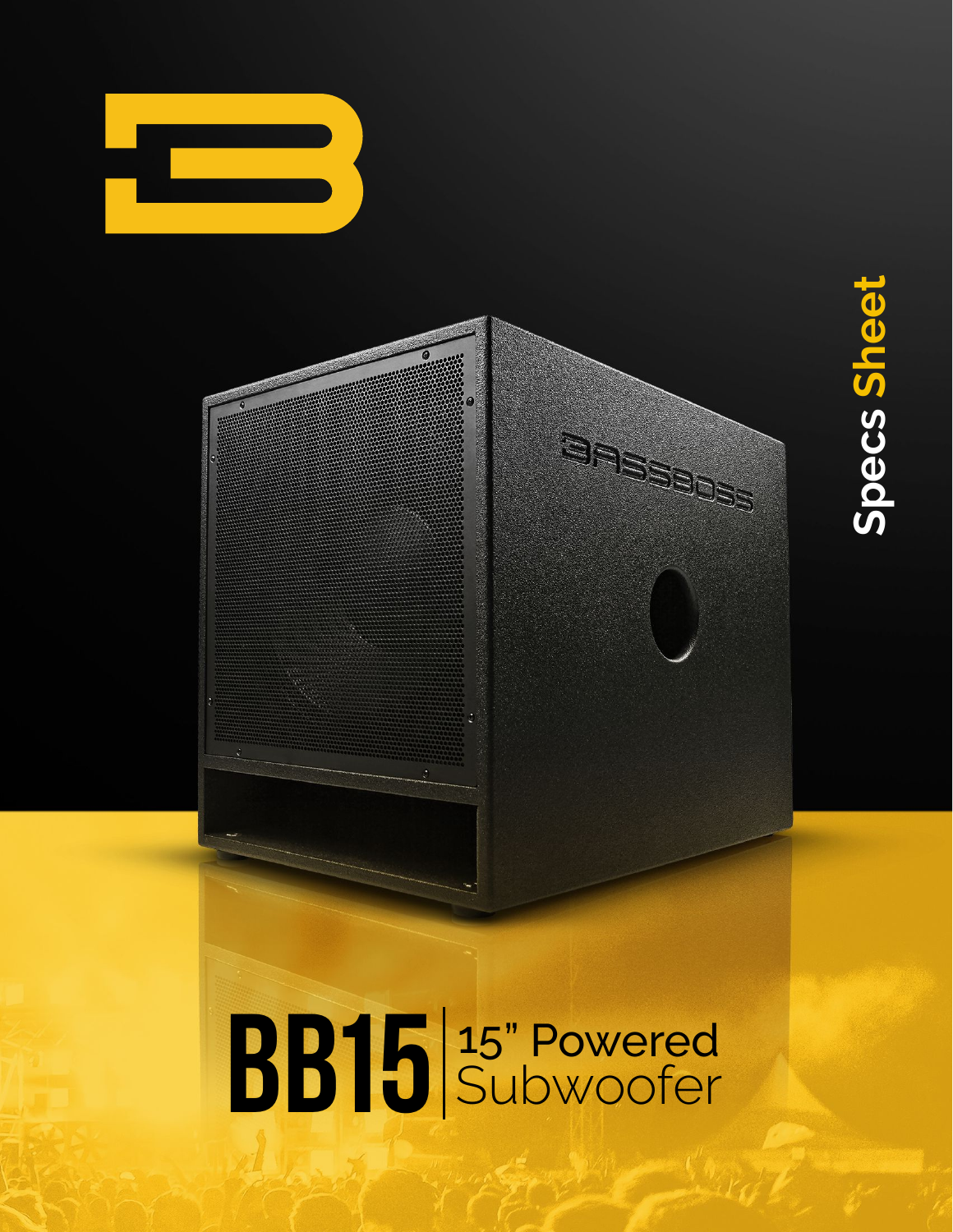## **BB15** Subwoofer

**Tiny Footprint**

**Still BASSBOSS low**

**Excellent Output-To-Size Ratio**

#### **Description:**

**Big bass from an extra small, even lighter cabinet.**

**David Lee continues to push the envelope of design for mobile-optimized subwoofers.** The BB15 subwoofer's compact size and excellent output-to-price ratio was designed for gigging DJs, home studio bass-heads, or venue owners with limited space.

**A powerful, easily portable system for deep bass and superior sound quality, the BB15 offers Plug and Play usage, integrated DSP, a 2400 watt continuous amplifier, and a compact, lightweight design.** At only 21" x 17" x  $24^{\circ}$  and 70 lbs, it produces very deep bass for its size, with frequency response to 40 Hz  $\pm$ 3 dB, bringing alive notes that mass-market subs simply can't reproduce.

**For DJs and venues seeking extremely deep bass at moderately high levels in tight spaces, the BB15 is the smallest, lightest and most cost-effective solution available.** Suitable for the truly bass-insatiable, whose focus is on modern music that features frequencies from 40-50Hz at up to 130dB, this extremely compact sub weighs only 70 lbs.

**The BB15 is a single 15-inch direct-radiating subwoofer.** Featuring a long excursion, 15-inch woofer loaded into a vented enclosure that is tuned to optimize low frequency output using a very large port. The amplifier is loaded at the interior port end to utilize the air flow at high output for additional cooling. The cabinet was designed to minimize materials, cost and weight and maximize efficiency.

**It includes a 2400W RMS amplifier, rated for RMS output using continuous sine wave signal.** This is not a peak or burst power rating. The amplifier is capable of delivering 2400W of continuous output, ensuring that the amp isn't the limiting factor in the output of low frequencies. Providing abundant power also virtually eliminates the possibility of overheating and damage to the woofers caused by clipping.

**All that electrical power is converted into acoustical power by a 15 inch neodymium motor woofer.** This premiumquality driver features a copper-winding voice coil. High-intensity Neodymium magnets are lighter and provide higher efficiency so the result is a lighter and louder cabinet.

**Integrated, comprehensive DSP is included.** Processing includes high-pass and low-pass filters as well as multiple protection systems and limiters to control all manners of driver overload, including thermal, excursion and clipping. The protection systems effectively prevent overheating of the voice coils and minimize long-term thermal compression while having virtually no effect on the transient response and peak output of the loudspeaker.

**The cabinets are constructed from 15mm multi-ply Birch laminate, assembled using dado joints, screws and advanced composite adhesives.** Stainless steel bolts are used to secure the drivers, amplifier and pole sockets. The cabinet is finished in an extremely rugged, black polyurethane coating.

**The driver is protected by a black powder-coated, perforated steel grill.** The woofer cones are waterproofed so the cabinets are safe to use outdoors where they may encounter rain, in nightclubs where drinks may be spilled on them, or in dusty environments that may leave the drivers needing a thorough deep cleaning.

**www.bassboss.com**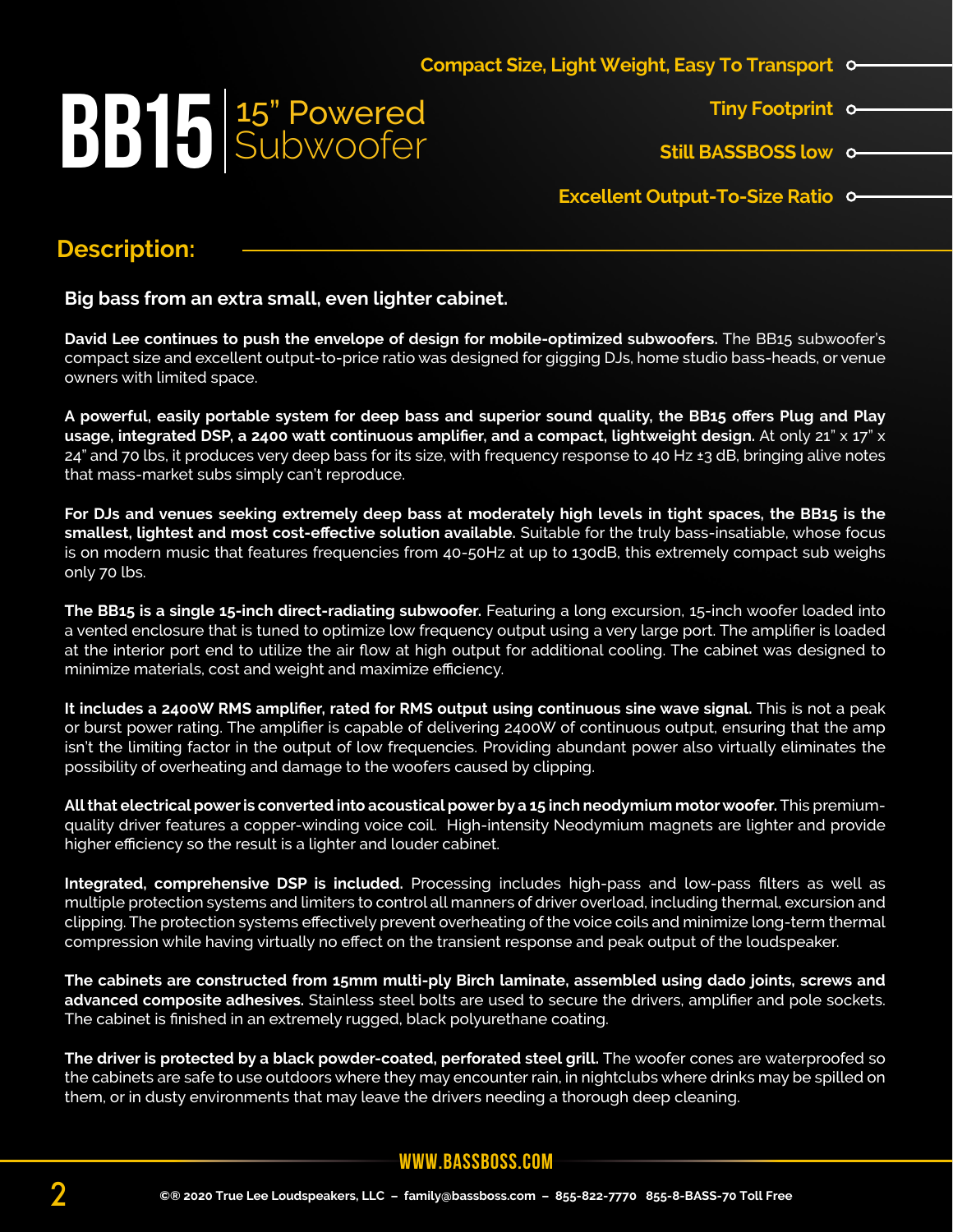## **BB15** <sup>15" Powered Subwoofer</sup>

#### **Acoustical**

**Frequ** 

**Max S** 

| <b>Loudspeaker Description:</b>      | Single 15" direct-radiating vented subwoofer   |
|--------------------------------------|------------------------------------------------|
| Frequency Response (±3 dB):          | 40-105Hz                                       |
| <b>Maximum Sustained Output:</b>     | 127 dB SPL, 1 meter, half-space (ground plane) |
| <b>Max SPL (Peak)*:</b>              | 130 dB                                         |
| <b>Nominal Dispersion (°H x °V):</b> | Omnidirectional (360 x 360)                    |

#### **Electrical**

| <b>Amplification:</b>                    | 2400W RMS Class D Amplifier                                                     |
|------------------------------------------|---------------------------------------------------------------------------------|
| DSP:                                     | Integrated Comprehensive DSP including High Pass, Low Pass, Phase Alignment,    |
|                                          | <b>EQ, and Limiting</b>                                                         |
| <b>Electrical Connectors, Amplifier:</b> | Neutrik powerCON Input (Blue) NAC3FCA, Neutrik powerCON Through (White) NAC3FCA |
| <b>Electrical Connectors, Mains:</b>     | Standard US 3-pin 120V - Optional connectors may be specified at time of order  |
| <b>Voltage Operating Range:</b>          | 90-132V AC, 50-60Hz.                                                            |
| <b>Current Draw, Nominal:</b>            | 3.2A @ 120 volts (typical, 1/8 max power)                                       |
| <b>Signal Input Connector:</b>           | <b>XLR-F</b>                                                                    |
| <b>Signal Output Connector:</b>          | XLR-M (pass-through only)                                                       |

#### **Physical**

| <b>Cabinet Construction:</b>       | CNC machined 15mm multi-ply Birch laminate with extensive bracing and dado joinery. |  |
|------------------------------------|-------------------------------------------------------------------------------------|--|
| <b>Transducer (Low Frequency):</b> | 1 x 15 in. diameter (380mm) Neodymium motor woofer with 4 in. (100mm) voice coil,   |  |
|                                    | waterproof cone                                                                     |  |
| Dimensions (HxWxD):                | 20.5 in (521mm) x17 in (430mm) x 24 in (610mm)                                      |  |
| Net Weight:                        | 70 lbs                                                                              |  |
| Shipping Weight:                   | $83$ lbs                                                                            |  |
| <b>Exterior Finish:</b>            | Rugged, weatherproof, textured, bonded high-pressure black polyurea coating         |  |
| Grill:                             | Perforated, powder-coated steel                                                     |  |
| <b>Handles:</b>                    | 2 Integrated Handles                                                                |  |

#### **Optional**

| Covers:                    | Available fitted, padded nylon covers                        |
|----------------------------|--------------------------------------------------------------|
| <b>Casters:</b>            | 4 Casters and hardware to attach to the rear of the cabinet. |
| <b>Online Information:</b> | bassboss.com/bb15                                            |

"Peak output is calculated using "industry standard" techniques. These calculation methods create theoretical specifications that are inflated over what can actually be<br>achieved. BASSBOSS real world output specifications a

#### **www.bassboss.com**